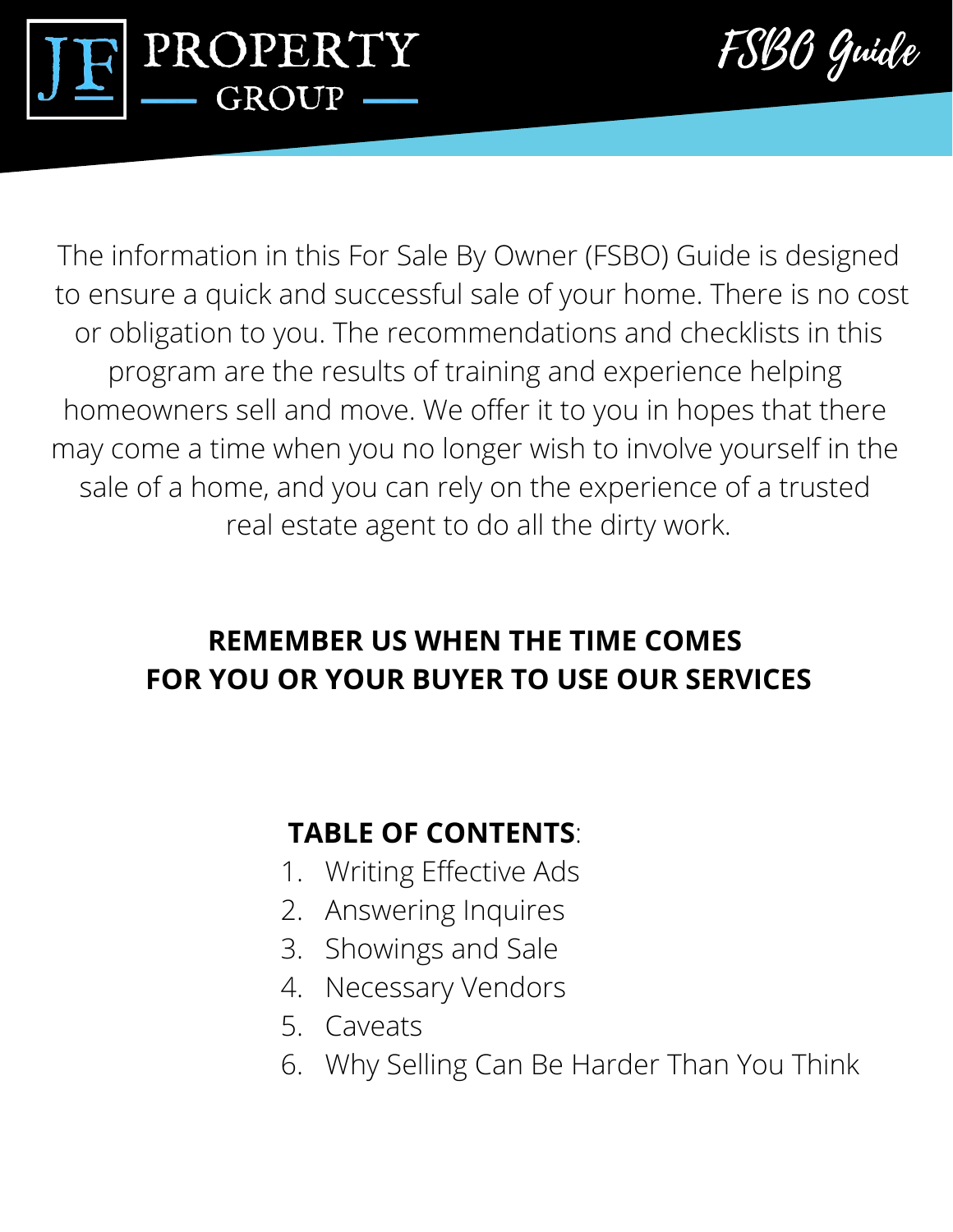



# Writing Effective Ads

- 1. List all of the best features of the home and pick the Top 5.
- 2. Focus your ads attention on that Top 5.
- 3. Use an attention-getting opening statement about the home.
- 4. Less is more. Include some facts about the house (bedrooms, baths, price, etc.) but keep it brief.
- 5. Use words that appeal to all of the senses.
- 6. Avoid exaggerating the features of your home that you like best, as they may not be the features the Buyer likes best.
- 7. Include your name, phone number, email address, and website.
- 8. Use phots to show the best feature of the house vs. the standard front shot.
- 9. Most Buyers scan the listing for the following information:
	- a. Location
	- b. Price
	- c. Type or Style
	- d. Square Footage
	- e. Bedrooms / Bathrooms
	- f. Lot Size
	- g. Amenities
	- h. Garage Size
	- i. Contact Name & Phone Number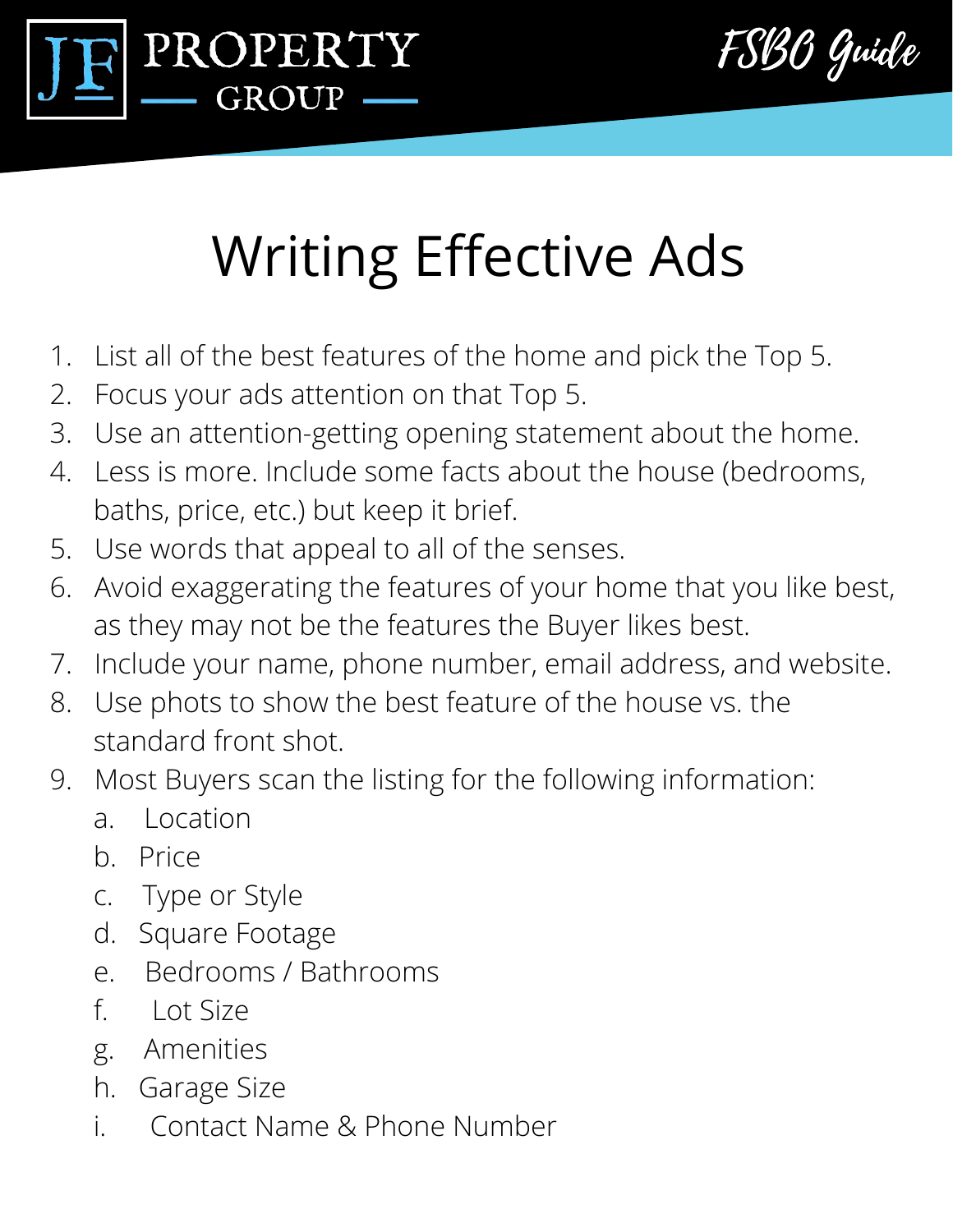

FSBO Guide

### Answering Inquiries

- 1. Remember your objective in handling inquiries is to cause the caller to want to SEE the house. You can't sell a house over the phone.
- 2. If you are running an ad online, make sure you are available to handle inquiries during peak response times, especially evenings and weekends.
- 3. Always put your phone number on your yard sign so that drive-by shoppers know how to contact you for showings.
- 4. If you are running an ad on the internet, respond to email inquiries with an invitation to call for a showing appointment.
- 5. Always trade names with the caller, and ask for their phone number so that you have a record of who inquired for a follow up.
- 6. The caller will usually ask you questions about your house right at the beginning of the call. Always give a direct answer to a direct question and then, to keep the conversation going, ask a probing question of your own.

Example:

 Q: How many bedrooms does your house have? A: We have three bedrooms. How many were you looking for?

7. Before agreeing to a showing, always ask the caller if they can show proof of being prequalified by a mortgage lender.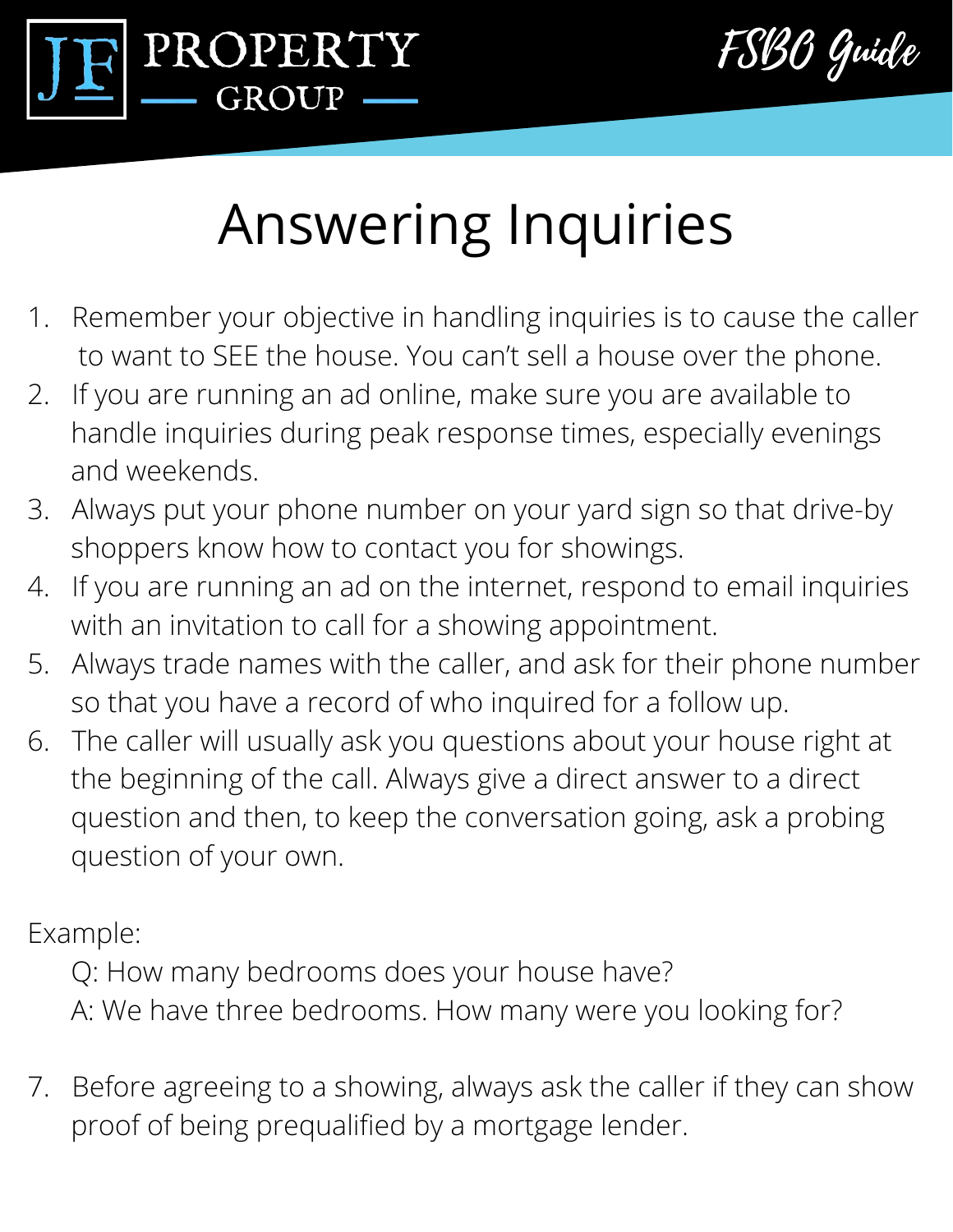



## Showing the Home

- 1. Secure all necessary legal documents and use them to protect yourself from fraud.
- 2. Both the Buyer and their mortgage lender will require satisfactory proof that you have a good title to the property.
- 3. Buyers and their mortgage lender will want a satisfactory survey including all easements, rights of way, and encroachments on the property.
- 4. Have your current tax information available and ready for Title Company.
- 5. Have all utility bills available.
- 6. Have information about your attic insulation type and thickness available.
- 7. Have all warranties on roof and appliances available.
- 8. Check your property with a critical eye. Buyers will look for faults which could cost them money to remedy.
- 9. Rearrange the furniture to create the most open space. If you have too much furniture, remove some and store it. NO CLUTTER!
- 10. Turn off the TV during showings and play soft music. Open the blinds and turn on all the lights. Check the thermostat to make sure that the house is at a comfortable temperature.
- 11.Keep children and pets away during showings.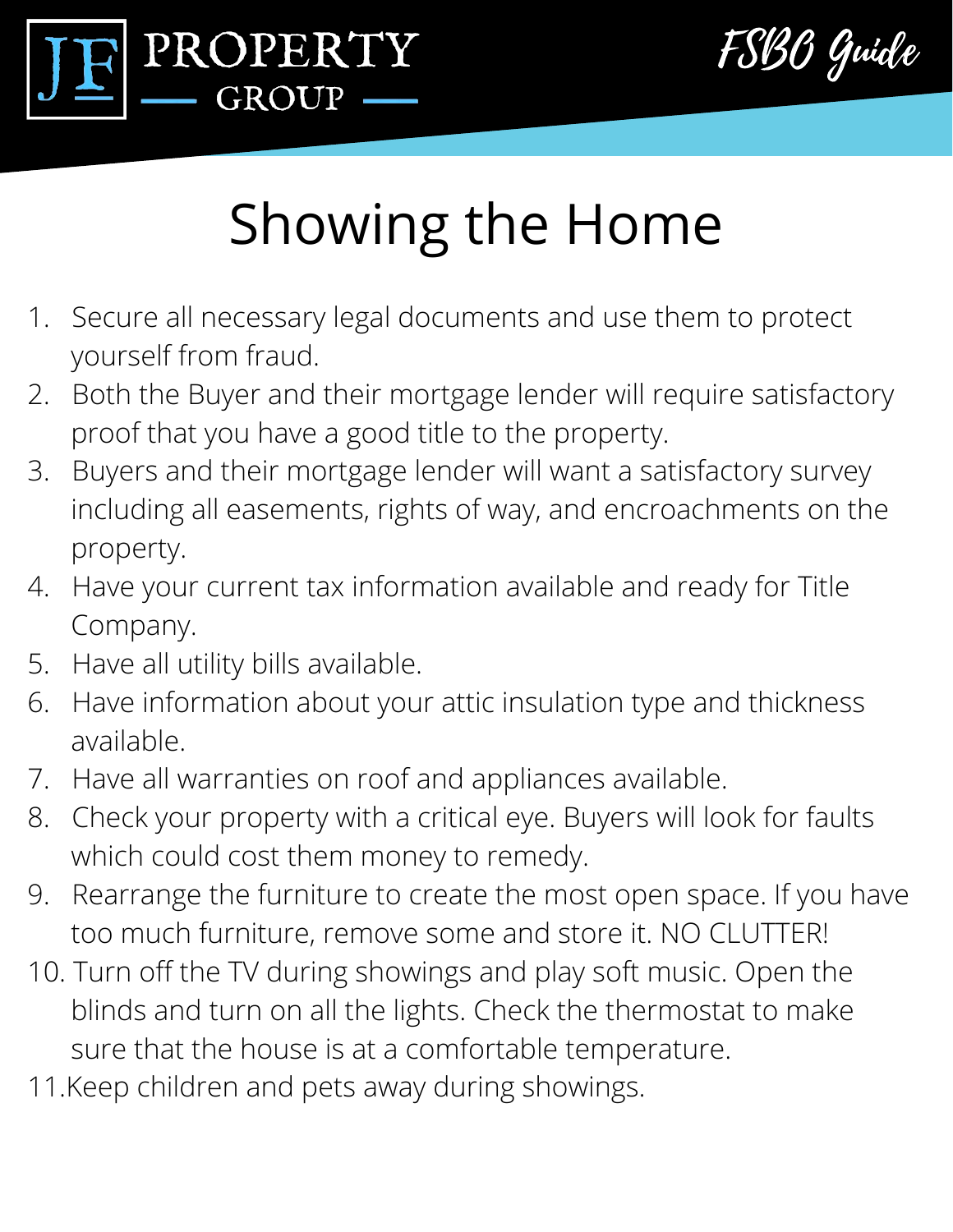



### Necessary Vendors

REALTOR / Broker – Handles all of the real estate transaction details such as contracts, negotiation, due dates, and all parties mentioned below.

Mortgage Lenders - Obtaining a mortgage when purchasing your new home.

Title Companies – Used for closing escrow, obtaining title insurance for sellers or buyers, running title searches, etc.

Home Warranty – Often requested by the Buyer as an out of pocket expense for the Seller… but is negotiable.

Home Inspections – Most Buyers will utilize a home inspector to review the home for sale and find any issued that may be present.

Insurance Company – Used by the Buyer to obtain home insurance.

Appraisal Company – Used by either the Seller before selling to obtain a price to list property for, or, by the mortgage company as insurance against the property for which they are lending to a Buyer.

Contractors (Various) – May be involved in the transaction of real estate to repair items that are required by the mortgage company prior to allowance to Buyer to proceed with purchasing home.

Real Estate Attorney and/or Lawyer – Various uses, including estates, trustee/trustor relationship sales, contracts, etc.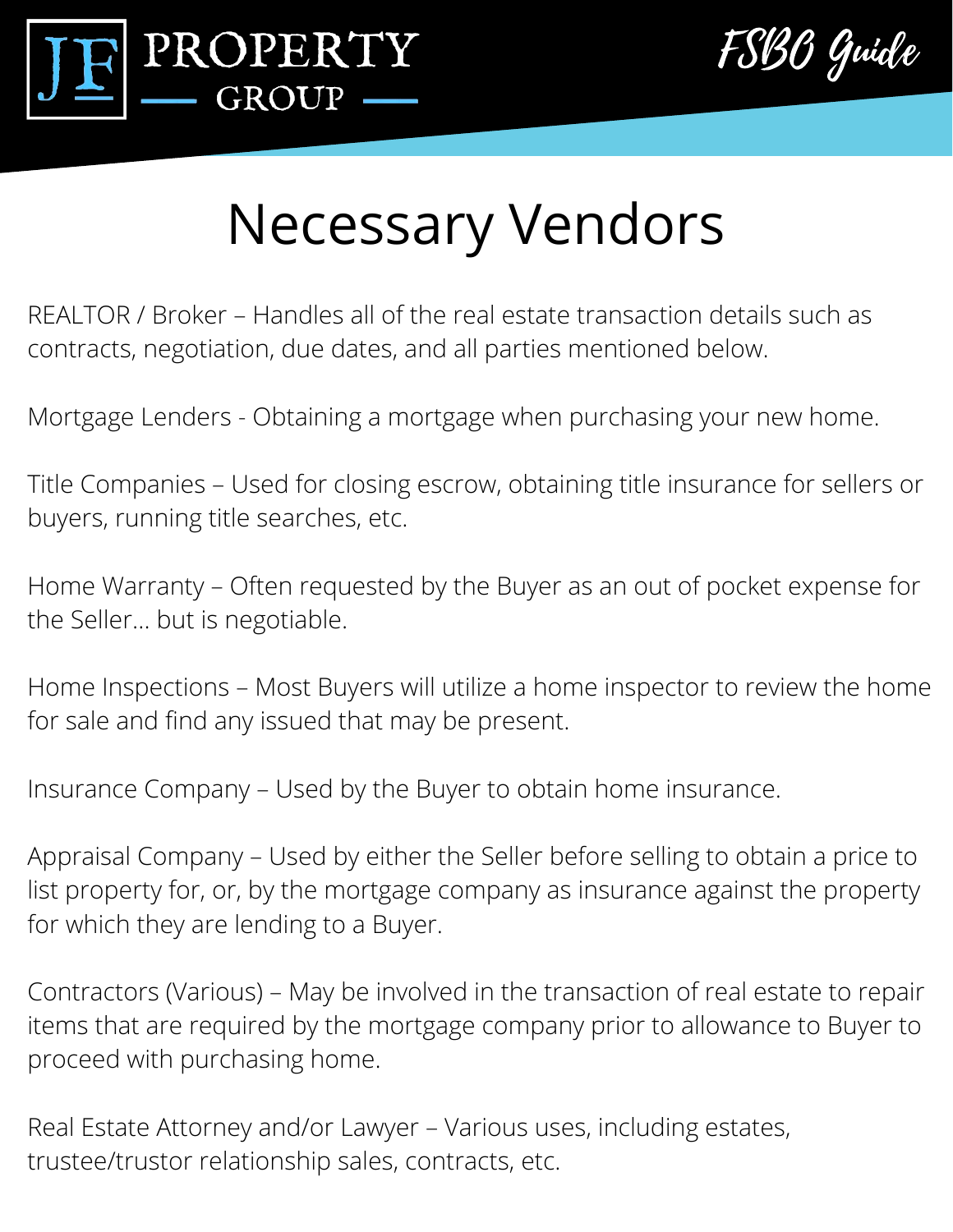



## Caveats (How To Not Get Sued)

- 1. Sellers Disclosure fully and accurately completed.
- 2. Escrow / Title account set up.
- 3. Use a legal Purchase Agreement.
- 4. Use the services of a reputable Title / Mortgage / Escrow company.
- 5. Pull all permits and tax records.
- 6. Follow all the rules and laws for signage and marketing.
- 7. Make clear in writing what is and what is NOT included in the terms.
- 8. Have a survey completed.
- 9. Maintain consistent and regular communication with all parties involved.
- 10. Avoid discrimination.
- 11. Use a certified and licensed home inspector.
- 12. Invest in a home warranty.
- 13. Document all communication in writing.
- 14. Hire an attorney who specializes in real estate.
- 15. Keep all documents.
- **16. Hire a professional REALTOR® / Broker.**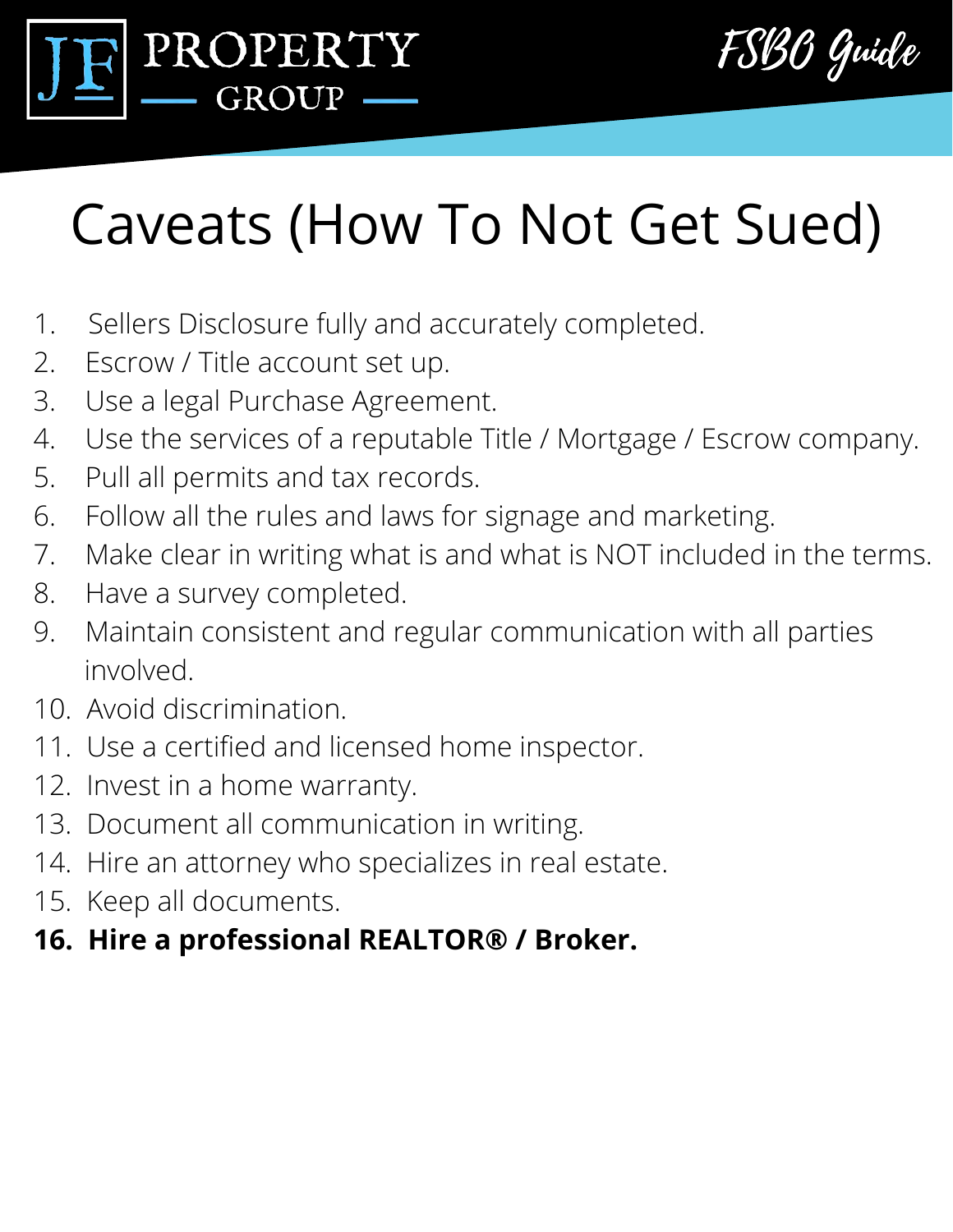



### Why Selling Your Home Can Be Harder Than You Think

1. **There are Too Many People to Negotiate With.** Here is a list of people whom you must be prepared to negotiate with if you decide to FSBO:

- a. The Buyer who wants the best deal possible
- b. The Buyer's Realtor
- c. The Buyers Attorney
- d. The Home Inspection companies, which work for the Buyer and will almost always find some problems with the house.
- e. The appraiser if there is a question of value.

2. **Exposure to Prospective Purchasers.** Recent studies have shown that as much as 91% of Buyers search online for a home, and only 17% look at newspaper ads. Most real estate agents have an internet strategy to promote the sale of your home. Do you?

3. **Leverage the Buyers Agents.** According to a 2020 Nation Association of Realtors report, as much as 88% of home Buyers used a real estate professional. 7% of home Buyers purchased a new home build. Meaning only 5% of all Buyers in Indiana did not use a real estate professional. It is important to target REALTORS who have buyers and offer them an incentive to show your home. Otherwise you will be targeting only 5% of all Buyers.

4. **FSBO'ing Has Become More and More Difficult.** The paperwork involved in selling and buying a home has increased dramatically as industry disclosures and regulations have become mandatory.

5. **You Net More Money When Using an Agent.** Many homeowners believe that they will save the real estate commission by selling on their own. FSBO's who are unwilling to pay a Buyers Broker commission greatly reduce their chances of selling a home. Why would you pay for your Buyer to have a professional real estate agent, but not have one of your own? You can Google and read many studies showing that the typical house sold by a FSBO in Indiana sells for \$210,000, while the typical house sold by an agent sells for \$260,000.